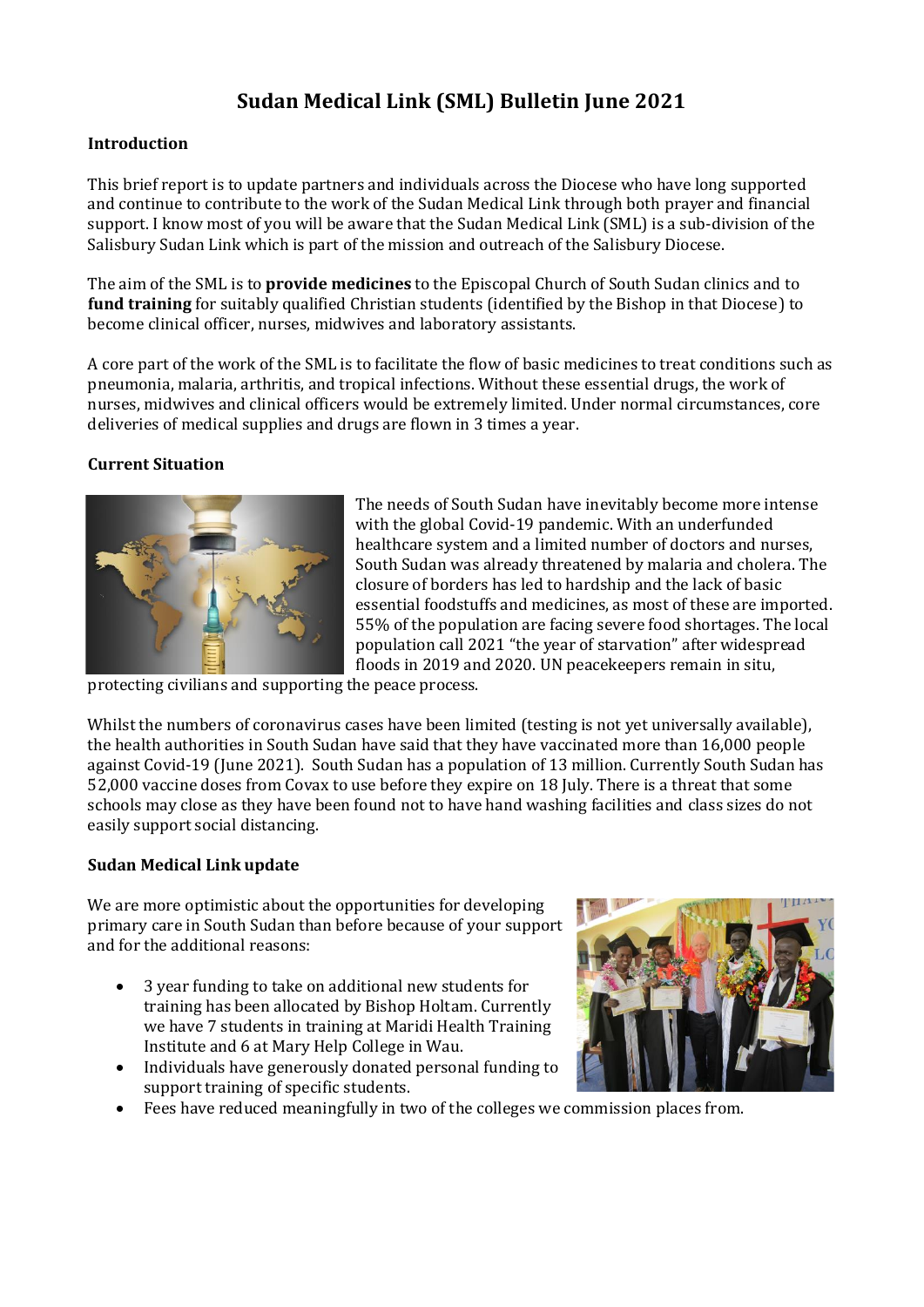

• We have managed to continue to supply drugs and medical supplies to 11 clinics that we support using a competitive tendering process. The second consignment for 2021 has recently been delivered.

• Fundraising activity is now supported by a small team.

• Leadership and medical support for SML has been strengthened.

### **How can we work together to increase our reach and support in South Sudan?**

Sadly, the Covid crisis makes the possibility of visits from the SML Team this year seem remote. These visits help generate a true sense of partnership and provide opportunities for mutual prayer support as well as a recognised quality assurance element in terms of student training and drug provision. We are using technology to link more and are hopeful that visits will resume in 2022. (These visits are self-funded).

## **1. Become Involved**

## **Would you be interested in being more involved? For example - it would be really helpful to have a practicing midwife join the SML**

**Team.** Please feel free to contact Anne Salter on

[info.sudanmedicallink@gmail.com](mailto:info.sudanmedicallink@gmail.com) if you are interested and would like to discuss further.



## **2. Support Events**



Meanwhile we have two events planned for 2021:

1. Garden Party on Sunday afternoon 5th September in the South Canonry. Bishop Anthony Poggo from Lambeth Palace has agreed to be present.

*2.* A Soiree at Cranborne Manor on Wednesday 8th September supported by Lord Cranborne. **You are especially invited to join this evening in the gardens of Cranborne Manor.** *Please see link to Just Giving Page [here.](https://www.justgiving.com/fundraising/sudanmedicallink?utm_source=Sharethis&utm_medium=fundraising&utm_content=sudanmedicallink&utm_campaign=pfp-email&utm_term=511ab00202db4b9aa0b06c5565b6f871.)*

**3. Share what you are doing**

**We would love to hear from you so that we are able to share with others about your fundraising activities in support of the SML. Please email[: info.sudanmedicallink@gmail.com](mailto:info.sudanmedicallink@gmail.com)**

Any funding should be sent to the Board of Finance using the attached Gift Aid form.



### **Prayer**

Here is part of a letter from Rev Tito Maridi who as many of you know is also an excellent clinical officer and runs a very efficient Primary Care Clinic:

*"We are very grateful for you all and the beloved brothers and sisters in the Diocese of Salisbury. And are doing very well in the Bethsaida Clinic. So let's continue to be in touch and above all in PRAYERS.*"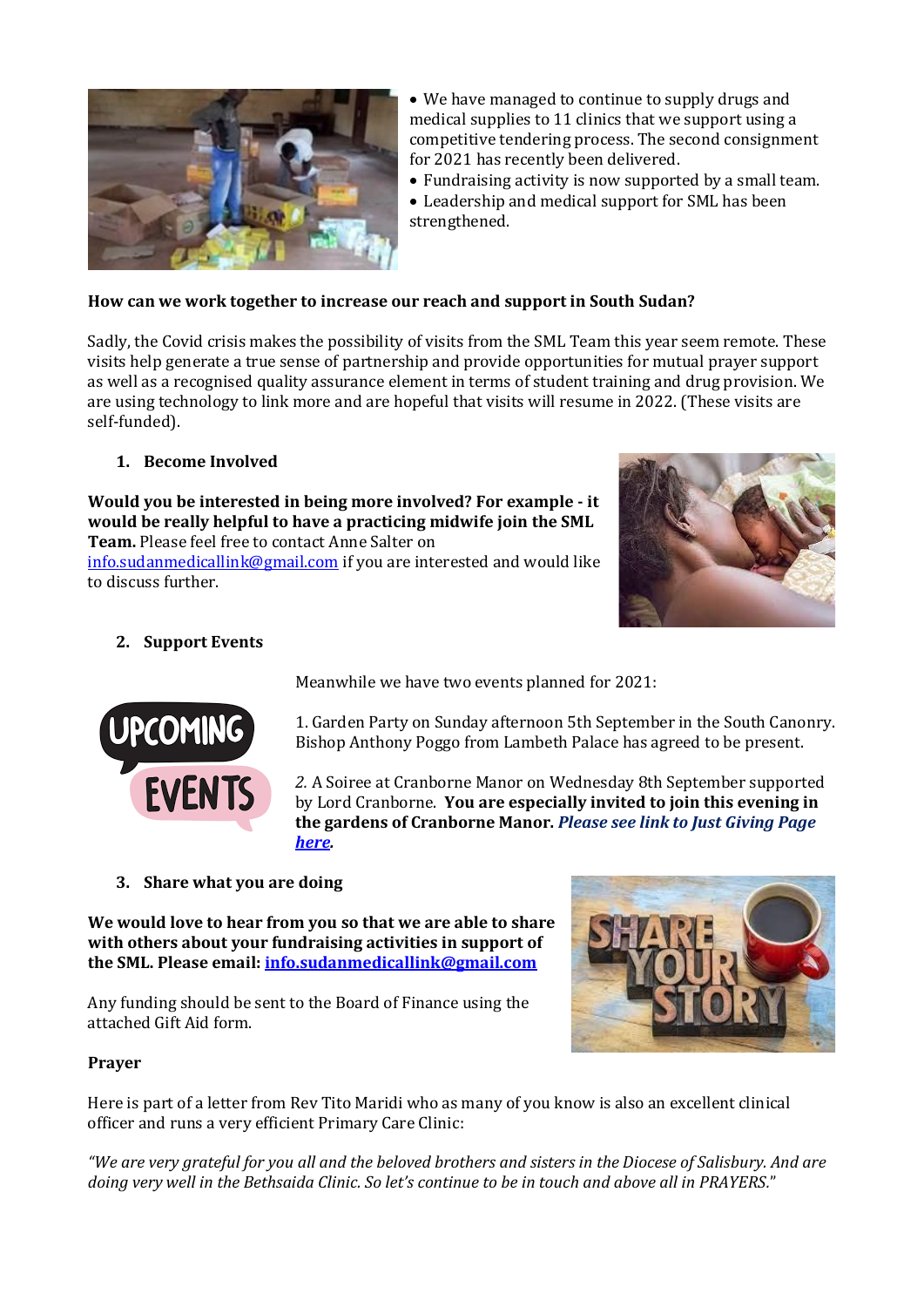## **Salisbury Sudan Medical Link**

## *Prayer for the Link between the Diocese of Salisbury and the Episcopal Church of Sudan*

Father of all, before the Throne of Grace we remember the people of the Sudan Give us the heart to feel

 for those who wander the World seeking a home to call their own.

Give us the mind to strengthen those who feed the hungry clothe the naked welcome the stranger.

Give us the spirit to pray for those who walk in the valley of the shadow of death.

May all the nations obey you all the peoples who love you and the whole earth rejoice in you. Father, Son and Spirit. Amen.

If you can help, please make out any cheques or bank transfers with gift aid declaration as per the attached form in favour of: **"Salisbury Diocesan Board of Finance (Medical Link)"**

We look forward prayerfully to hearing from you. John Simmons Chair of the SML Committee